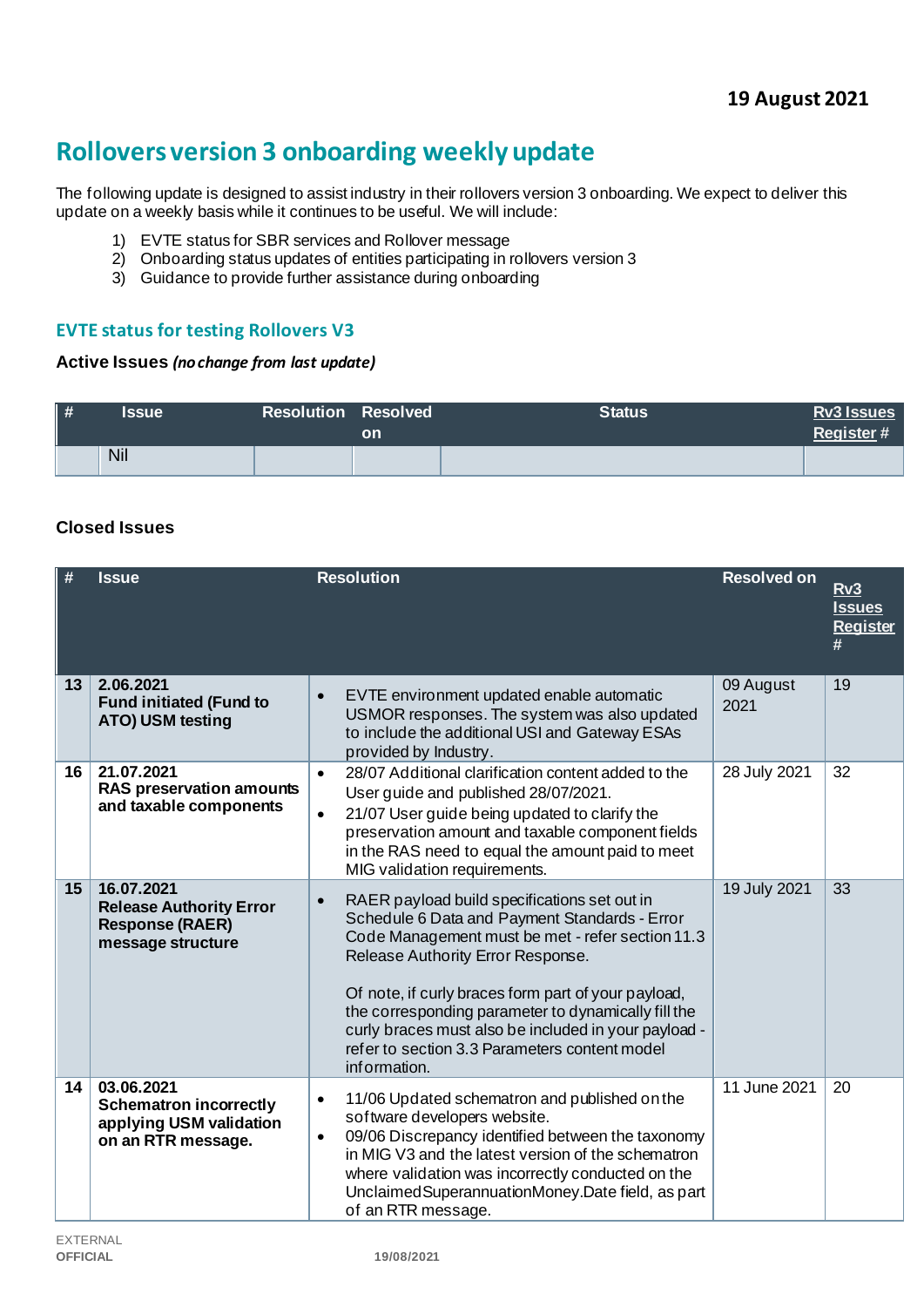|                         |                                                                                                                                                                                                                                                         | The schematron has been updated to align with<br>MIG V3 and address USM validation issues. The<br>updated version has been scheduled for external<br>publication (estimated availability from 11/06).                                                                                                                                                                                                                                                                                            |                             |                |
|-------------------------|---------------------------------------------------------------------------------------------------------------------------------------------------------------------------------------------------------------------------------------------------------|--------------------------------------------------------------------------------------------------------------------------------------------------------------------------------------------------------------------------------------------------------------------------------------------------------------------------------------------------------------------------------------------------------------------------------------------------------------------------------------------------|-----------------------------|----------------|
| $\overline{12}$         | 12.05.2021<br>G2B test scenario USM 6.6<br>currently unavailable to<br>test.                                                                                                                                                                            | 18/05 System fix deployed and confirmed<br>$\bullet$<br>successful. USM6.6 available for testing.<br>12/05 USM6.6 - currently under investigation.<br>$\bullet$                                                                                                                                                                                                                                                                                                                                  | 18 May 2021                 | 18             |
| 11                      | 04.05.2021<br>G2B test scenario USM 6.7<br>currently unavailable to<br>test.                                                                                                                                                                            | 18/05 System fix deployed and confirmed<br>$\bullet$<br>successful. USM6.7 available for testing.<br>11/05 USM6.7 - investigation complete, fix<br>$\bullet$<br>identified. Anticipate test will be available from<br>18/05.<br>04/05 Issues identified with test scenario USM6.7.<br>$\bullet$                                                                                                                                                                                                  | 18 May 2021                 | 17             |
| 10 <sup>°</sup>         | 25.03.2021<br><b>Provision of updated</b><br>sample payload data                                                                                                                                                                                        | 29/04 - Rollover Sample Message Instances<br>$\bullet$<br>(payload samples) published and available at:<br>https://softwaredevelopers.ato.gov.au/rolloverV3                                                                                                                                                                                                                                                                                                                                      | 29 April 2021               | 16             |
| 9                       | 26.04.2021<br><b>RASOR incorrectly setting</b><br>identifier scheme values<br>for TFN and ID.                                                                                                                                                           | 29/04 - Fix confirmed successful.<br>$\bullet$<br>28/04 – Fix identified and deployed on 28 April.<br>$\bullet$<br>Reissued test on 28 April. Resolution pending<br>confirmation of successful fix.<br>26/04 - EVTE issue identified for investigation.<br>$\bullet$<br>RASOR being rejected at Gateway due to invalid<br>event item scheme parameter value.                                                                                                                                     | 29 April 2021               | 15             |
| 8                       | 01.04.2021<br><b>Internal ATO factors</b><br>affecting the information in<br>our test data for P2P (both<br><b>B2B and G2B including in</b><br><b>EVTE) are currently being</b><br>considered and are likely<br>to require updates to our<br>test data. | 23/04 EVTE refresh completed and testing<br>$\bullet$<br>recommenced.<br>14/04 Updated test data published.<br>$\bullet$                                                                                                                                                                                                                                                                                                                                                                         | 23 April 2021               | 13             |
| $\overline{\mathbf{7}}$ | 12.02.2021<br><b>Recent whitelist</b><br>configuration and<br>certificate changes<br>introduced connection<br>errors impacting one<br>gateway.                                                                                                          | 25/2: Data fix implemented on 23 February. Fix<br>$\bullet$<br>verified with impacted gateway.                                                                                                                                                                                                                                                                                                                                                                                                   | 23 February<br>2021         | $\overline{7}$ |
| 6                       | 10.02.2021<br><b>EPF test scenario for</b><br><b>SMSF missing the SMSF</b><br>Alias in the ebMS header<br>properties                                                                                                                                    | Identified through interoperability testing<br>$\bullet$<br>Root cause: EPF code regressed since the original<br>$\bullet$<br>EVTE deployment. Issue does not impact EPF test<br>scenarios for APRA funds.<br>Code remediation in progress.<br>$\bullet$<br>Remediation to restore correct code for EPF test<br>$\bullet$<br>scenarios with SMSF test data<br>25/2: Deployed to EVTE on 20 February, fix being<br>$\bullet$<br>verified with impacted Gateway<br>2/3: Fix verified.<br>$\bullet$ | 20 February<br>2021         | 6              |
| 5                       | 4.02.2021<br><b>RA with SMSF Test</b><br>scenario was not<br>previously enabled.                                                                                                                                                                        | RA Test scenarios with SMSF data enabled on 4<br>$\bullet$<br>February.                                                                                                                                                                                                                                                                                                                                                                                                                          | 4 February<br>2021          | 5              |
| 4                       | <b>EPF Test Scenarios in</b><br><b>EVTE updated with SMSF</b><br>data                                                                                                                                                                                   | Additional SMSF data for EPF test scenarios<br>$\bullet$<br>circulated to industry representatives (GOM, ASP<br>and gateways currently testing) for review, with no<br>feedback received by 4 February 2021.                                                                                                                                                                                                                                                                                     | 4 February<br>2021 (hotfix) | $\overline{4}$ |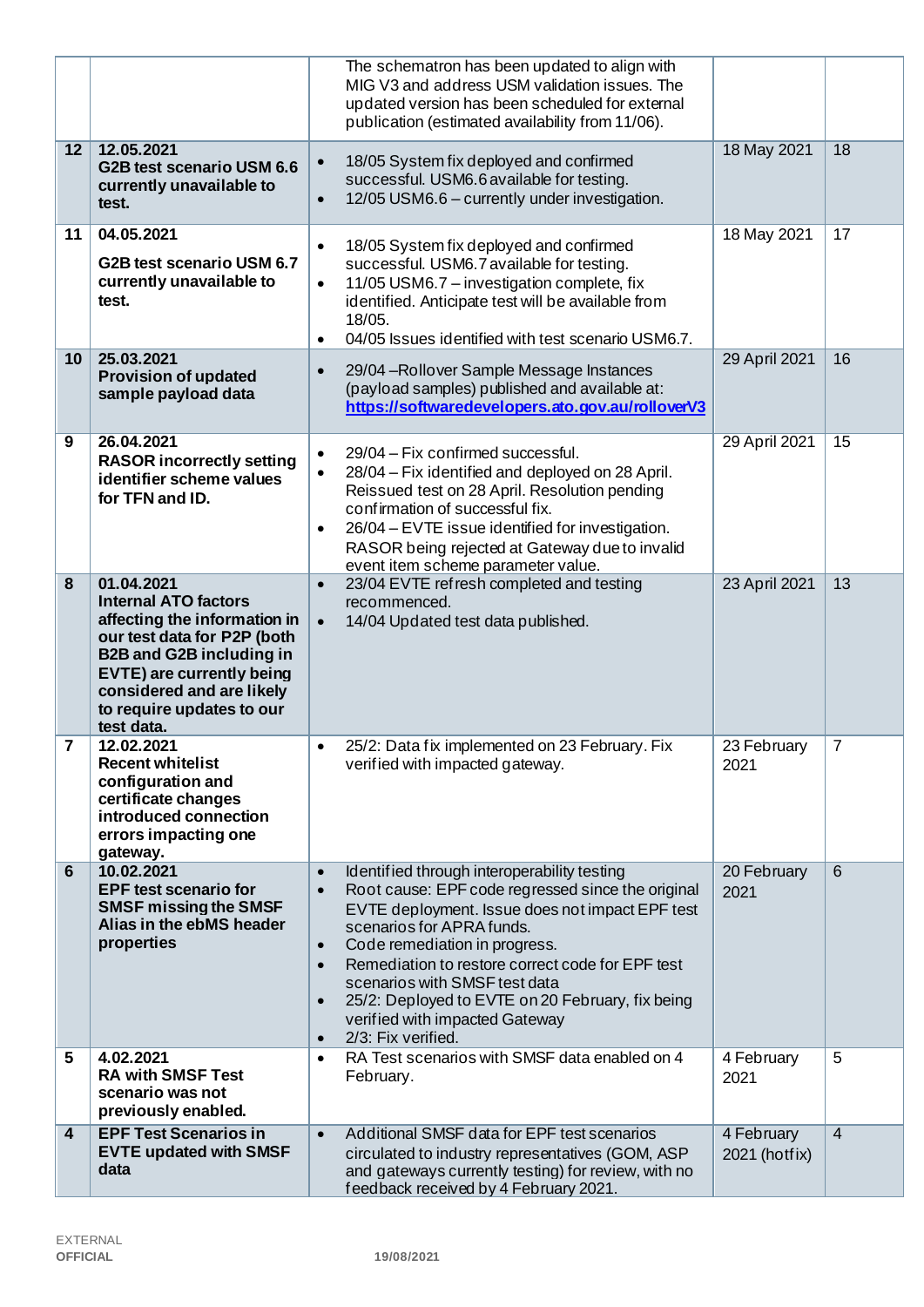|                |                                                                                                           | EVTE updated to align with EPF SMSF data shared<br>$\bullet$<br>for consultation on 4 February.                                                                                                                                                                                      |                             |   |
|----------------|-----------------------------------------------------------------------------------------------------------|--------------------------------------------------------------------------------------------------------------------------------------------------------------------------------------------------------------------------------------------------------------------------------------|-----------------------------|---|
| 3              | 29.01.2021<br>[Defect] EVTE Test<br>Harness unavailable on 20<br>Jan 2021 preventing<br>testing of RA     | Resolved by the end of the day.<br>٠<br>Caused by internal environment issue impacting<br>$\bullet$<br>outbound messages.<br>Resolved by the end of the day on 29 Jan 2021.<br>$\bullet$                                                                                             | 29 January<br>2021          | 3 |
| $\overline{2}$ | 15.01.2021<br>[Defect] EPF ContextID<br>greater than 40 characters<br><i>issue</i>                        | EPF ContextID reduced to a value less than 40<br>$\bullet$<br>characters.<br>Identified through interoperability testing.<br>$\bullet$<br>Scenario has been tested successfully with an EPF<br>$\bullet$<br>for an APRA fund.                                                        | 2 February<br>2021 (hotfix) | 2 |
| 1              | 15.12.2021<br>[Defect] RA and RAS<br>sample payloads<br>contained 8 digit TFNs<br>instead of 9 digit TFNs | RA and RAS test scenarios updated with 9- digit<br>$\bullet$<br>TFN <sub>s</sub> .<br>Identified through early review of RA test files<br>$\bullet$<br>provided.<br>Shared with ATO on 15 Dec 2021<br>$\bullet$<br>RA and RAS data change release on 4th Janto<br>$\bullet$<br>EVTE. | 4 January<br>2021 (hotfix)  |   |

# **EVTE status for SVS and SMSFmemberTICK Service** *(no change from last update)*

- May 2020 full suite of SVS and SMSF verification services available in EVTE
- Seven DSPs have been whitelisted for SMSFVRFY.
- Two DSPs have been whitelisted for SMSFMBRVRFY.
- Eight other DSPs are currently testing
- No issues have been identified requiring changes.

## **B2B Testing**

B2B cohort schedule and process overview:

- Funds will receive an email welcoming them to the cohort ten business days prior to the commencement date.
- An initial discussion on how the cohort will conduct their testing and the schedule will be held with funds and their gateways approximately 5 business days prior to the commencement date.
- Stand-ups will be held twice a day for the duration of the cohort. Invites to these will be issued after the initial testing discussion.
- Once testing is completed, funds will receive an email thanking them for their participation and reminding them to return the completed testing matrix and lodge their production readiness checklist (where G2B testing has also been completed).

| Cohort           | <b>Dates</b>            |
|------------------|-------------------------|
| Cohort 1         | 15/06/2021 - 02/07/2021 |
| <b>Cohort 2</b>  | 05/07/2021 - 19/07/2021 |
| <b>Cohort 3</b>  | <b>Disbanded</b>        |
| Cohort 4         | 19/07/2021 - 30/07/2021 |
| <b>Cohort 5</b>  | 26/07/2021 - 06/08/2021 |
| Cohort 6/7       | 02/08/2021 - 13/08/2021 |
| <b>Cohort 8</b>  | 09/08/2021 - 20/08/2021 |
| Cohort 9         | 23/08/2021 - 03/09/2021 |
| Cohort 10        | 30/08/2021 - 10/09/2021 |
| Cohort 11        | 06/09/2021 - 17/09/2021 |
| <b>Cohort 12</b> | 13/09/2021 - 24/09/2021 |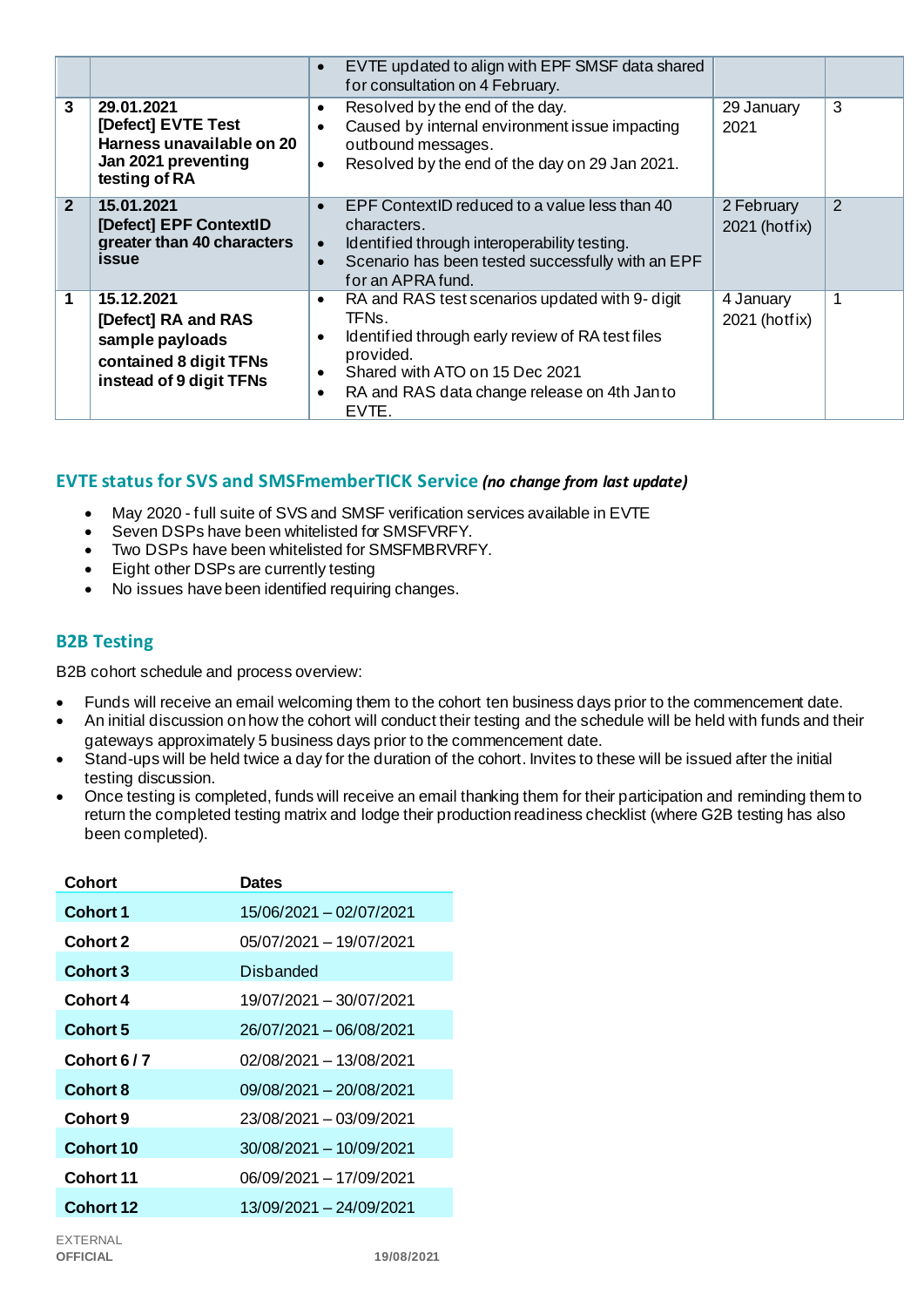#### B2B testing progress with funds, administrators and SMSF providers as at 18 August:



#### Note:

- 'APRA' incorporates APRA funds and APRA administrators
- 'Complete' denotes readiness testing matrix received by ATO

# **G2B Testing**

G2B testing progress with funds, administrators, SMSF providers, as at 18 August:



## Note:

- 'APRA' incorporates APRA funds and APRA administrators
- 'Complete' denotes readiness testing matrix received by ATO

# **Testing support documentation**

Existing documentation:

- Rollover v3 progressively released into EVTE through July to October 2020
- Conformance suite scenarios and test data for RA, RAS and EPF (initial version) was released on 12 December 2020 (standard monthly cycle)
- USM Reason Code taxonomy change was released on 12 December 2020 as planned (standard monthly cycle)
- RA & RAS ProductType Code taxonomy change was released in EVTE 16 January 2021 as planned (standard monthly cycle)
- [Rollover v3 Conformance testing guide](https://softwaredevelopers.ato.gov.au/rolloverV3) was updated to include Rv2 scenarios and published on 1 April 2021
- [SuperStream Rollovers V3 Test Data Scenario](https://softwaredevelopers.ato.gov.au/sites/default/files/2021-04/SuperStream_RolloversV3_Test_Data_Scenario_V1.0.xlsx) spreadsheet was updated to include new test data (see active issue 8) and released on 12 April 2021
- Rollover v3 Conformance testing quide was updated to align testing scenarios, latest version (v0.8) published on 29 April 2021
- [Rollover Sample Message Instances](https://softwaredevelopers.ato.gov.au/rolloverV3) (payload samples) published 29 April 2021